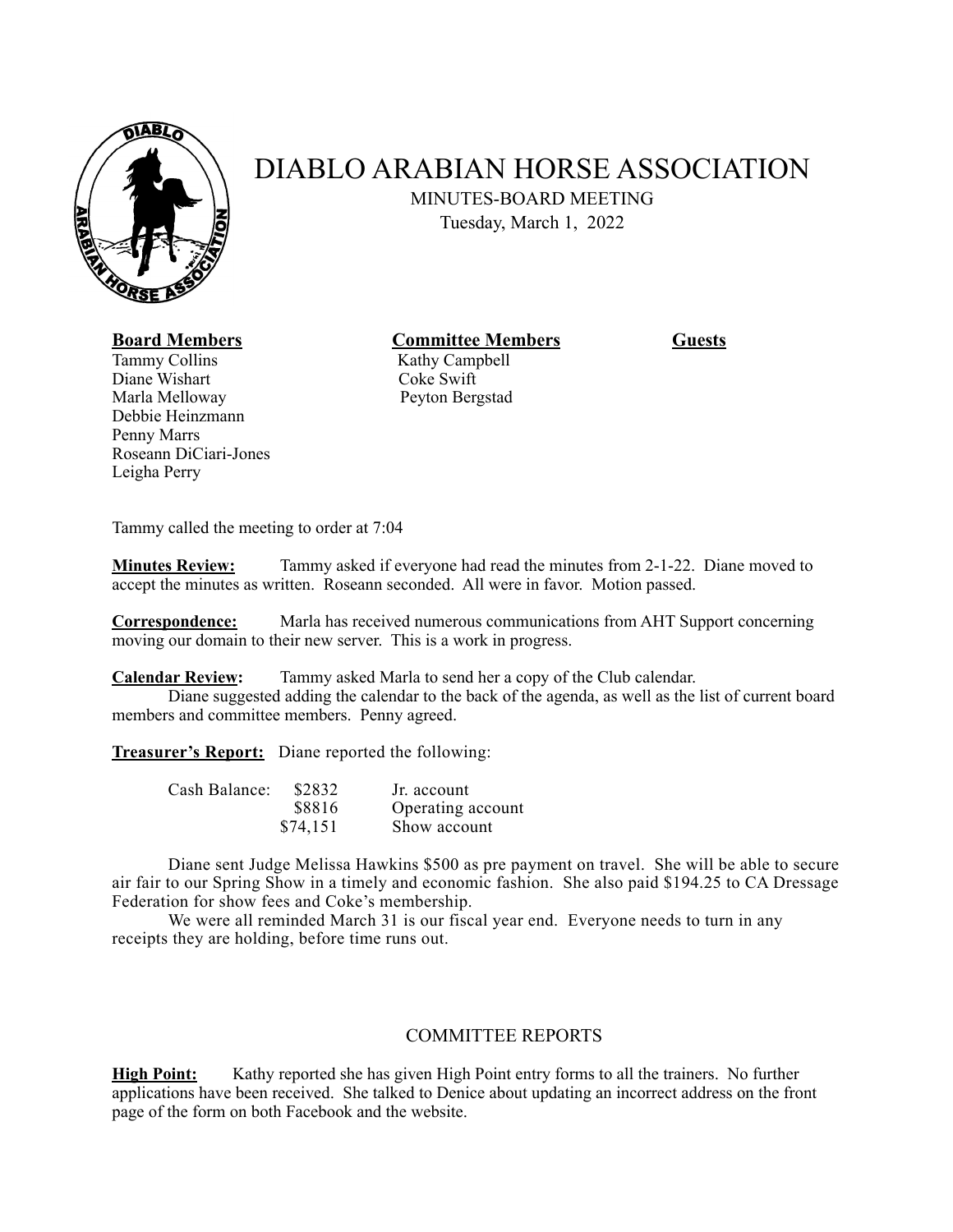**Awards Dinner:** Penny asked to be removed as awards dinner chair. Tammy will take her place. The general consensus was that we try to secure Fox Haven Ranch for our Membership/Awards dinner in January 2023. When that's done, we should organize silent auction donations, at least 6 months in advance. Tammy suggested we have a Liberty Challenge. That has been a popular event in the past. Maybe we could have a short speaker. Everyone agreed we should invite non members. Deb H reiterated we need to get on it early and use everything we have to advertise. Tammy thought we should budget \$8 to \$10k, for 150 people. Diane and others felt that was to much. Kathy suggested we form a committee. Debbie, Roseann, Diane, Tammy and Marla volunteered to be on the committee.

Past years expenditures:

| 2013 | \$7,000  |
|------|----------|
| 2014 | \$5,200  |
| 2015 | \$5,200  |
| 2016 | \$20,000 |
| 2017 | \$22,000 |
| 2018 | \$10,000 |
| 2019 | \$27,000 |
| 2020 | \$3,500  |
| 2021 | 0        |
| 2022 | \$3,000  |
|      |          |

**Club Excellence Entry:** Marla asked Diane to forward her the volunteer nominations bios from 2021, for Penny Marrs and Lisa Walker.

**Breed Awareness, Family Outreach, Public Relations:** Kathy talked to Gayle Jackson, President of Equestrian Center of Walnut Creek, about Day of the Horse. Although, it is not advertised on their calendar, they are planning to hold this event in December. Our club will be happy to participate. Roseann will keep in touch with her friends at ECWC as to the progress of planning this event.

 Marla looked up the Cow Palace calendar of events. They are definitely having the Rodeo, but nothing was listed for the Horse Show and Livestock Exhibition. Deb H. offered to check with DeeDee Kramer, who has been our Cow Palace liaison in the past.

**Social Media, Newsletter:** Penny requested any information members might have about their experiences in Scottsdale this year, for posting on the website/Facebook/Newsletter. It was suggested our calendar be posted as well.

**Horse Shows:** Leigha asked if we would be affected by the recent outbreak of EHV1. Coke told us Rancho Murieta reported 1 horse, and a barn in Alameda had reported 1 horse. As a consequence all Hunter/Jumper events have been cancelled through March. They seem to be the group most affected. AHANC and Golden Gate AHA still plan to hold their shows in April.

 On to our show, Coke turned in the budget for the Spring and Fall Shows. The Spring Show is budgeted for 160 horses, \$77,746, with a profit of \$1,548. The Fall Show is budgeted for 175 horses, \$77,200, with a profit of \$6,559. Diane asked for a vote to approve the budgets. Diane moved to approve, Roseann seconded, majority approved, motion passed.

 Coke reported Janda, who has supplied our ribbons, will unlikely be able to fill our order this year. Deb H. said she would look up the place she got garlands in the past, and check their product and prices.

 We still need an announcer and TD for the Spring Show, but Coke thinks she may have the TD covered. All judges are in place for the Fall Show. Penny, Diane, Roseann, Kathy and Marla will all work the Spring Show in some capacity.

 The premium is in its 5th review, with Irene. We are waiting for patterns, and Western Dressage has changed requirements. Diane asked that the current premium be sent out to the board members and Denice. As soon as it is complete we should send it to Region III. Now, we need flyers. Coke will simplify the graphics this week, something that would look good on a flyer. The premium and the flyer information should be done this week. Kathy offered to distribute flyers at the Golden Gate Show.

Insurance application needs to be in 60 days prior to the show.